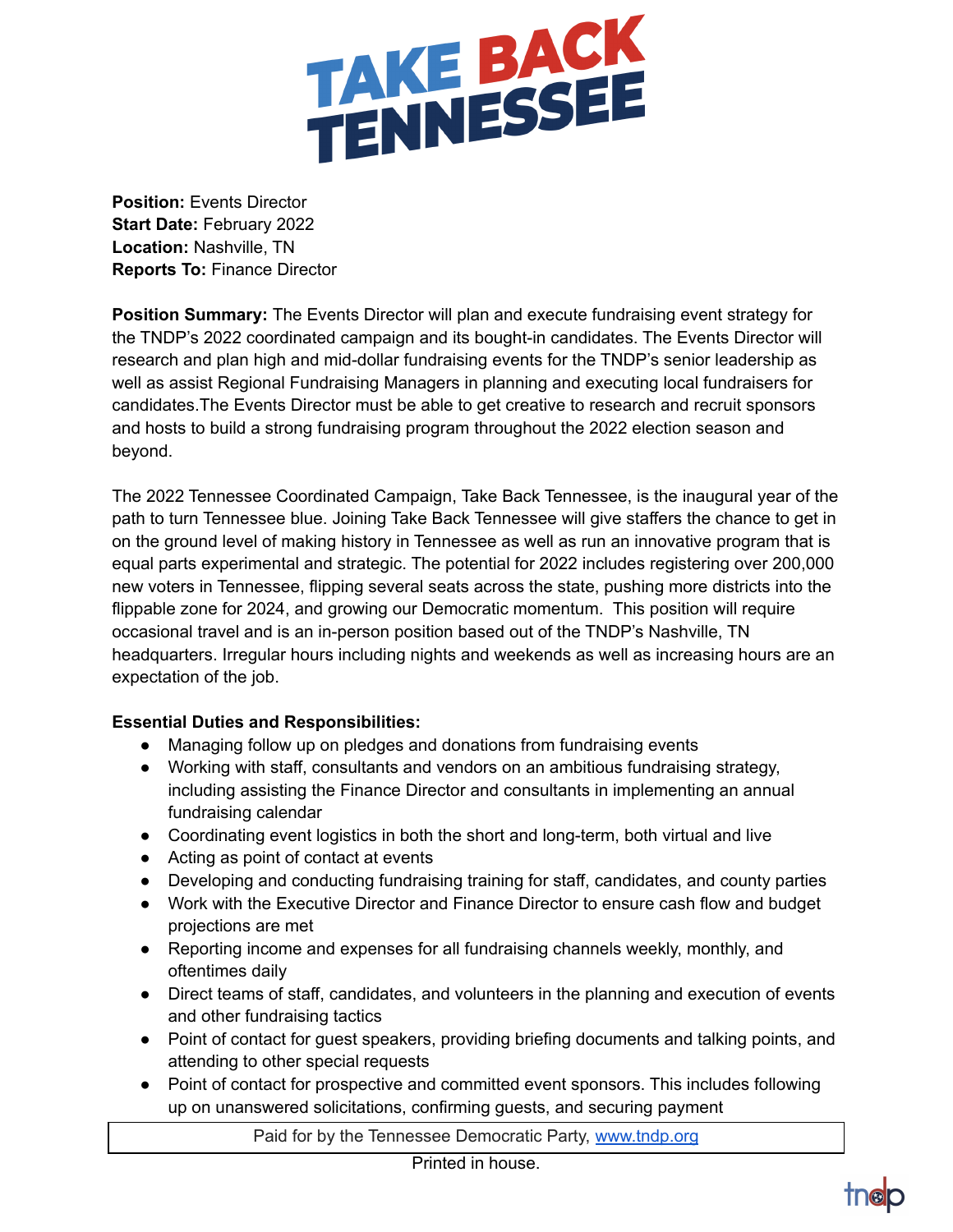

- Point of contact for venue management and other vendors, such as catering and audiovisual providers. This includes determining appropriate room setup orders and timed, detailed event schedules.
- Planning, scheduling, and managing small-and large-scale fundraising events ranging from small social gatherings to large events with 1000+ attendees
- Working with and cultivating relationships with large donors
- Travel in and out of state for fundraising events
- Hold self and Regional Fundraising Managers accountable to event goals
- Other duties as assigned

## **Preferred Qualifications:**

- Reliable transportation and a valid driver's license
- Experience managing staff preferred
- Experience with state party and/or coordinated campaign fundraising
- Research and embrace new tech solutions for event guest registration, management and retention

## **Required Qualifications:**

- 3+ years of campaign and/or fundraising experience
- 2+ years of fundraising event management experience
- Strong knowledge of Google Suite, NGP/VAN, and ActBlue
- Knowledge of campaign finance laws and regulations
- Experience securing and running large and small-scale event logistics including working with vendors
- Ability to identify and cultivate new and existing relationships with donors, prospective donors, partner organizations, and key stakeholders
- Track record of fundraising planning and implementation, targeting contributors, and follow-through with donors and pledges
- Comfortable with technology and learning new tech systems
- Strong computer skills
- Solutions-oriented, creative, and flexible every day will look different, and it's important to have a positive attitude, be a team player, and find creative solutions
- Excellent written and verbal communication skills
- Ability to communicate clearly and proactively both internally and with external partners
- Ability to manage multiple projects independently and navigate competing priorities
- Possess a sharp and critical eye for detail
- Resilient, resourceful, and adaptive to priority shifts and change (big and small)
- Have experience working in a fast-paced environment, managing multiple projects at the same time while meeting tight deadlines
- Highly communicative responsive to internal and external requests, emails, and calls, within reason

Paid for by the Tennessee Democratic Party, [www.tndp.org](http://www.tndp.org/)